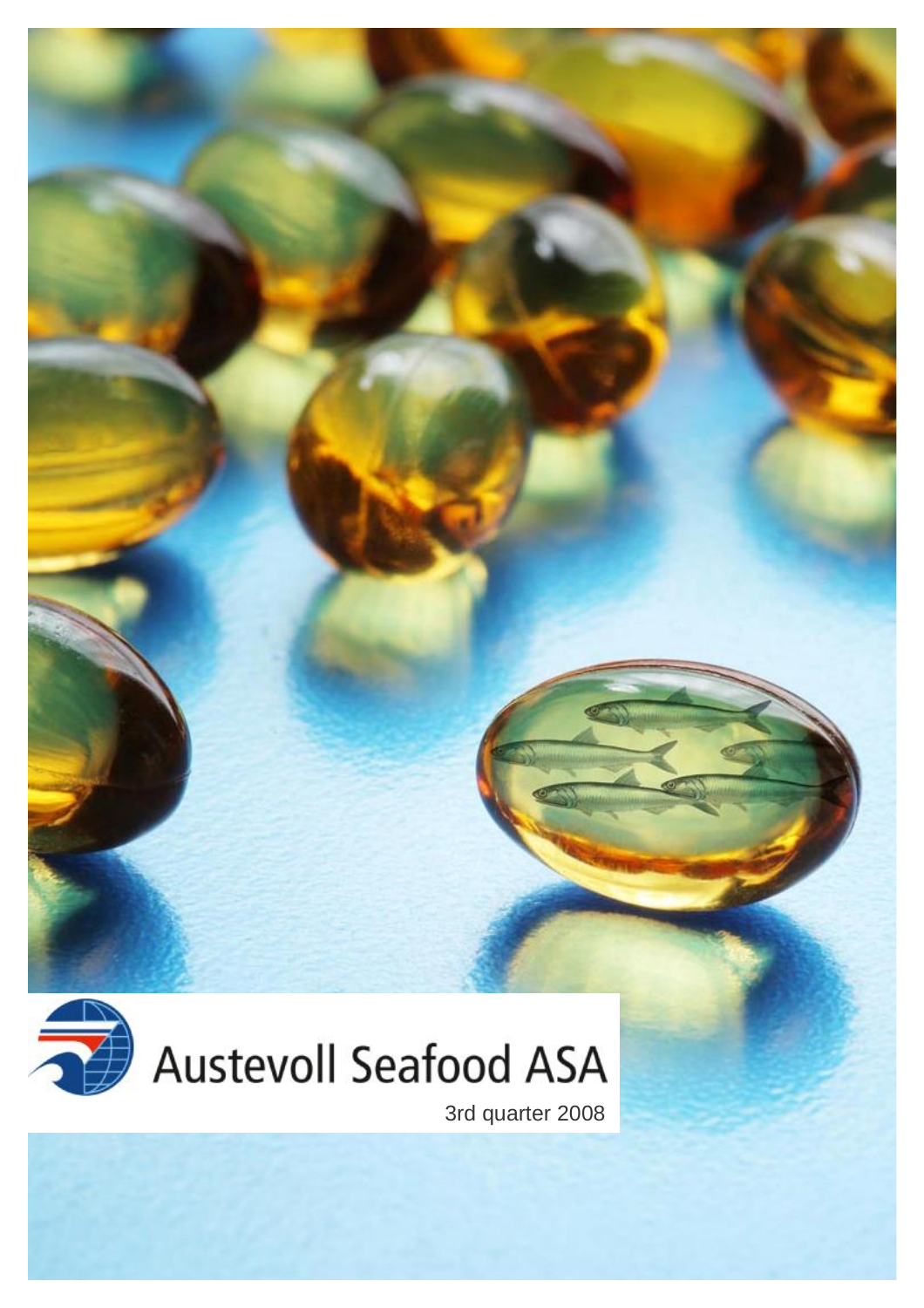

**As projected, the third quarter showed a significant increase in operating margins with a stable market for fishmeal and fish oil, a positive market for consumer products, a seasonally low production quarter for fishmeal and fish oil, frozen and canned products.**

#### **Q3 2008**

- Group income in the third quarter 2008 totalled MNOK 933.9 compared with MNOK 1,014.6 in Q3 2007.
- Operating result before depreciation (EBITDA) in the third quarter 2008 totalled MNOK 192.0 compared with MNOK 59.2 in Q3 2007.
- Prices for fish oil, canned and frozen products have remained at a stable high in the quarter, and have been higher than the same quarter last year. For fishmeal, the prices in Q3 2008 were approximately the same as the prices in Q3 2007.
- As normal, the third quarter was marked by seasonally low production activity within fishmeal and fish oil, frozen and canned products. The production of high-concentrate Omega 3 products has remained stable throughout the year and has been in line with budget for the third quarter also.
- On 25 September 2008, Austevoll Seafood ASA (AUSS) purchased 4,500 shares in Lerøy Seafood Group ASA (LSG) for NOK 59 per share. On 14 October 2008, AUSS issued notification that the company had purchased a further 5,398,842 shares in LSG. Notification of a binding offer was issued on 20 October 2008. The acceptance deadline for the offer is 17 November 2008. AUSS aims and intends to ensure the further development of LSG in terms of operation, and to fully utilise the company's unique position within the European seafood industry to generate value via consolidation.

## **Principal figures**

| All figures in NOK 1,000         | Q3 08         | Q3 07      | YTD 08        | YTD <sub>07</sub> | 2007          |
|----------------------------------|---------------|------------|---------------|-------------------|---------------|
|                                  |               |            |               |                   |               |
| Operating income                 | 933 854       | 1014638    | 2 536 247     | 2748979           | 3 468 957     |
| <b>EBITDA</b>                    | 191 973       | 59 241     | 493 009       | 460 783           | 483 411       |
| EBITDA %                         | 21 %          | 6 %        | 19 %          | 17 %              | 14 %          |
|                                  |               |            |               |                   |               |
| Result per share                 | 0,22          | $-0.01$    | 0,29          | 2,48              | 2,72          |
|                                  |               |            |               |                   |               |
| Total assets                     | 8 8 7 2 4 2 4 | 8 459 814  | 8 8 7 2 4 2 4 | 8 4 5 9 8 1 4     | 8813030       |
| Equity                           | 4 442 840     | 4 178 551  | 4 442 840     | 4 178 551         | 4 2 2 8 6 1 1 |
| Equity ratio                     | 50 %          | 49 %       | 50 %          | 49 %              | 48 %          |
| Net interest-bearing debt (NIBD) | $-2776879$    | $-1768867$ | $-2776879$    | $-1768867$        | $-2514792$    |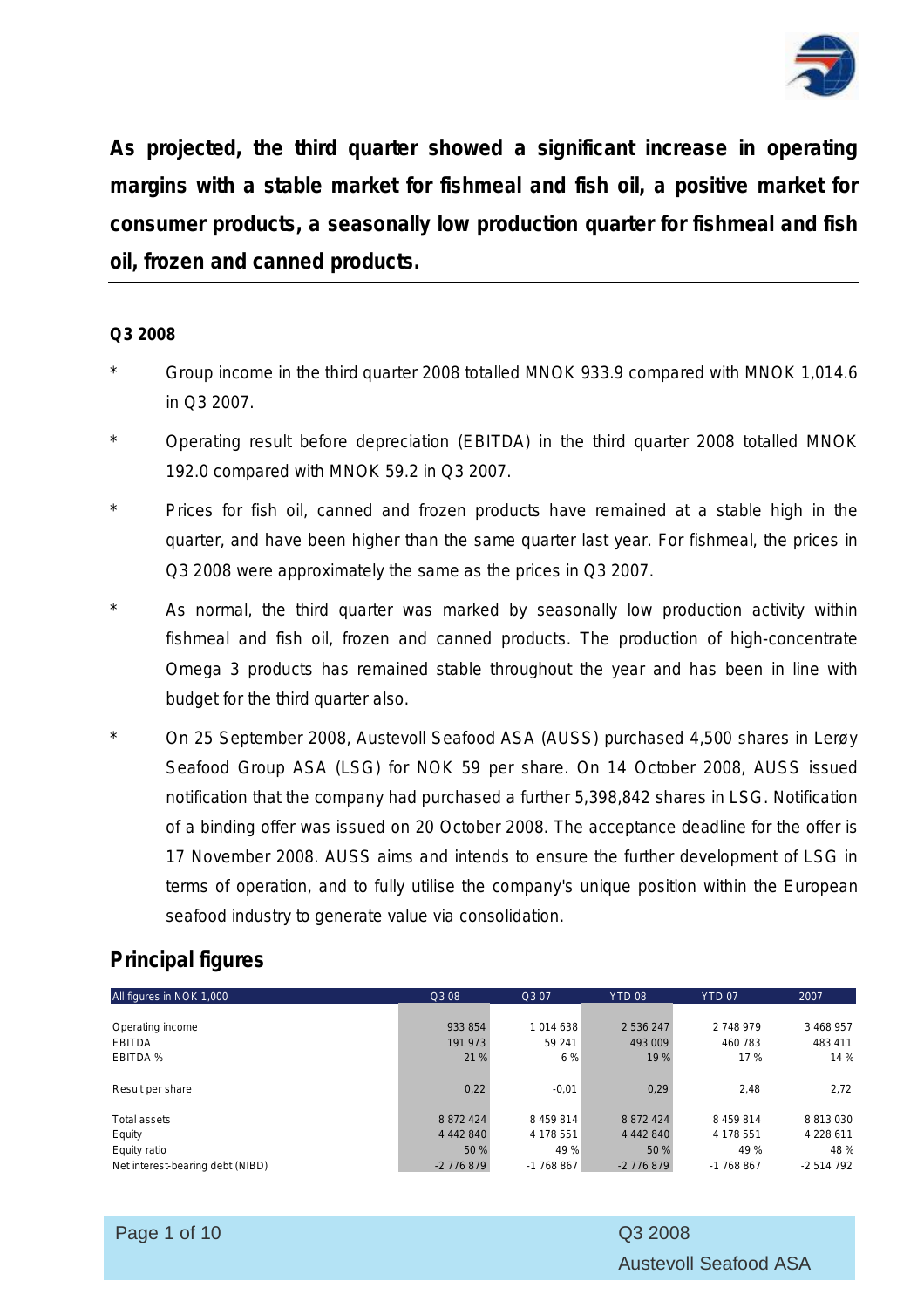

## **Group results**

#### **Q3 2008**

AUSS reported operating income of MNOK 933.9 for the quarter (Q3 2007 MNOK 1,014.6). EBITDA in the third quarter totalled MNOK 192.0 (Q3 2007 MNOK 59.2). As projected, the third quarter showed a significant increase in EBITDA compared with Q3 2007. The sales price for fishmeal in Q3 2008 is approximately the same as in Q3 2007. However, an improved balance between the price for raw materials and the market price has contributed towards increased earnings compared with the same period in 2007. Furthermore, the sales price for fish oil, frozen products and canned products has been higher in the third quarter 2008 compared with the third quarter 2007.

EBIT in the third quarter totalled MNOK 136.7 (Q3 2007 MNOK 8.5). Depreciation has seen an increase as a result of the acquisition of businesses in 2007.

Income from affiliated companies in Q3 totalled MNOK 15.5 (Q3 2007 MNOK 9.4). Of this figure, the share of result from Lerøy Seafood Group ASA was MNOK 24.7. Net interest costs amount to MNOK -59.4 (Q3 2007 MNOK -43.0). The increase in net interest costs is a result of a combination of increased liabilities and higher interest rates. Net other financial costs are mainly attributed to unrealised loss on foreign exchange and total MNOK -9.3 in Q3 2008 (MNOK 12.3 in Q3 2007).

The result after tax for the quarter totalled MNOK 47.1 (Q3 2007 MNOK -1.0).

#### **As of 30 September 2008**

AUSS reported operating income of MNOK 2,536.2 at the end of September 2008 (MNOK 2,749.0 as of 30 September 2007). EBITDA at the end of September 2008 was MNOK 493.0 (MNOK 460.8 at 30 September 2007). On comparison with the same period in 2007, the company has experienced a positive price development for canned and frozen products and fish oil in 2008.

EBIT at the end of September 2008 was MNOK 329.1 (MNOK 309.0 at 30 September 2007). Income from affiliated companies as of 30. September 2008 totalled MNOK -21.1 (MNOK 14.5 as of 30 September 2007). The result share from Lerøy Seafood Group ASA was MNOK -8.0.

Net interest costs at the end of September totalled MNOK -151.4 (MNOK -98.4 as of 30 September 2007). The increase in net interest costs is a result of a combination of increased liabilities and higher interest rates. Net other financial costs are mainly attributed to unrealised loss on foreign exchange of MNOK -36.6 (MNOK -2.6 as of 30 September 2008).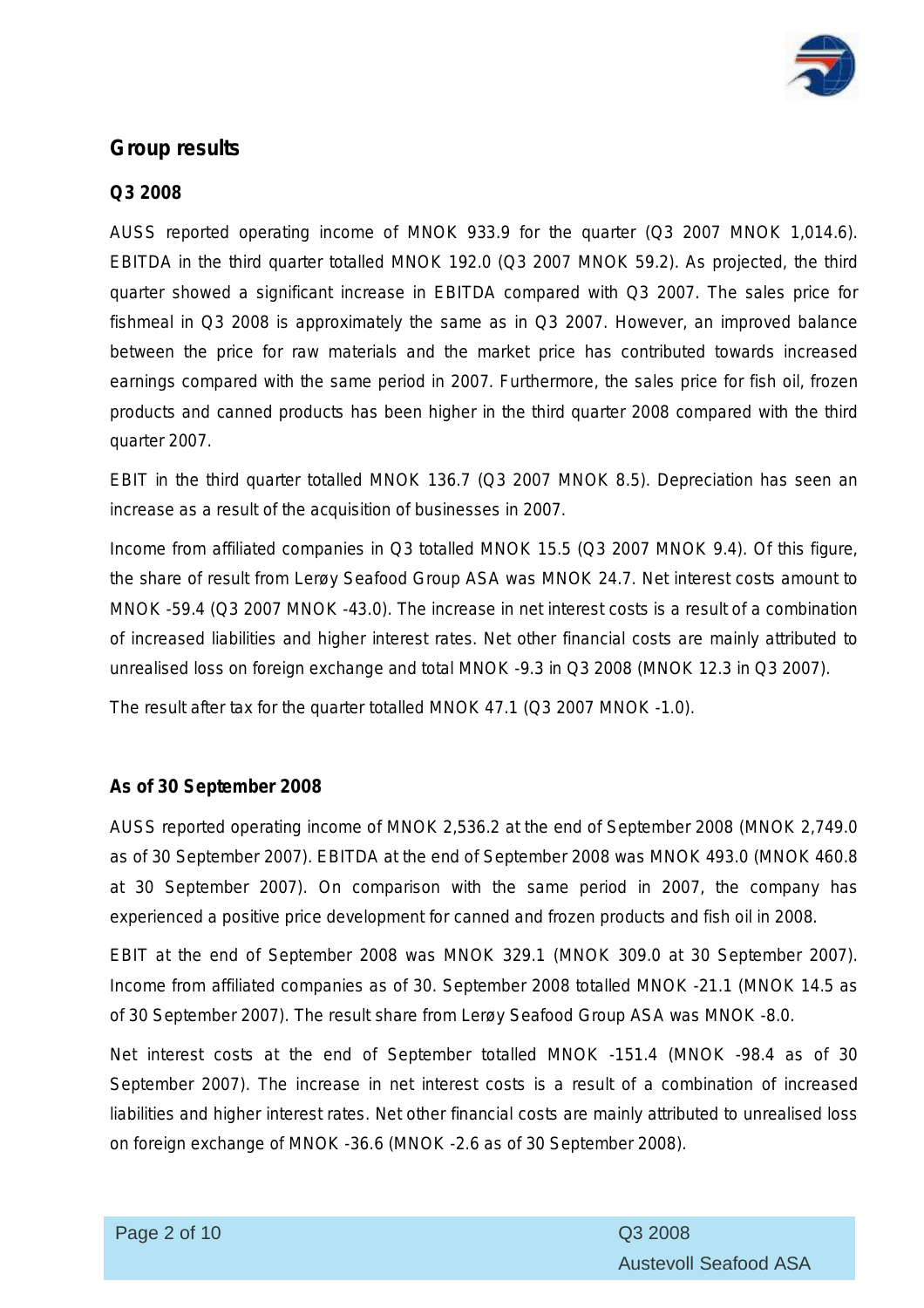

The result after tax at the end of September totalled MNOK 60.3 (MNOK 453.3 as of 30 September 2007, including a sales gain of MNOK 313.6).

## **Balance sheet as of 30 September 2008**

At the end of September 2008, the group had a total balance sheet of MNOK 8.872.4 compared with MNOK 8,813.0 at the end of 2007. The group equity at the end of September was MNOK 4,442.8 compared with MNOK 4,228.6 at the end of 2007. The equity ratio was 50% as of 30 September 2008 compared with 48% for the same period last year.

Net interest-bearing liabilities were MNOK 2,776.9 as of 30 September 2008 compared with MNOK 2,514.8 as of year-end 2007. The group's cash reserves as of 30 September 2008 totalled MNOK 542 compared with MNOK 1,041 as of year end 2007. The group's cash reserves do not include unutilised withdrawal rights.

## **Cash flow**

Cash flow from operating activities for the third quarter 2008 was MNOK 286.3 (MNOK 558.2 in Q3 2007). Cash flow from investment activities for the third quarter amounted to MNOK -65.0 (MNOK - 324.5 in Q3 2007) and represents investments made during the quarter. Cash flow from financing activities in the third quarter totalled MNOK -245.5 (MNOK -263.3 in Q3 2007) and mainly comprises the downward adjustment of short-term liabilities and downpayments on long-term liabilities. Net change in cash in the third quarter 2008 was MNOK -24.2 (MNOK -29.6 in Q3 2007).

## **Business segments**

### **Fishmeal and fish oil**

Operating income in Q3 2008 totalled MNOK 644.1 (MNOK 693.5 in Q3 2007) and EBITDA amounted to MNOK 153.9 (MNOK 47.2 in Q3 2007).

Sales of fishmeal and fish oil in Q3 2008 totalled approx. 99,000 tons compared with 107,000 tons in the same quarter 2007. The prices for fishmeal and fish oil have remained stable in the third quarter 2008. The significant increase in EBITDA for this business segment is mainly due to an improved balance between the price for purchased raw materials and the market price for fishmeal in the third quarter, in addition to higher prices for fish oil in Q3 2008 compared with the same quarter 2007.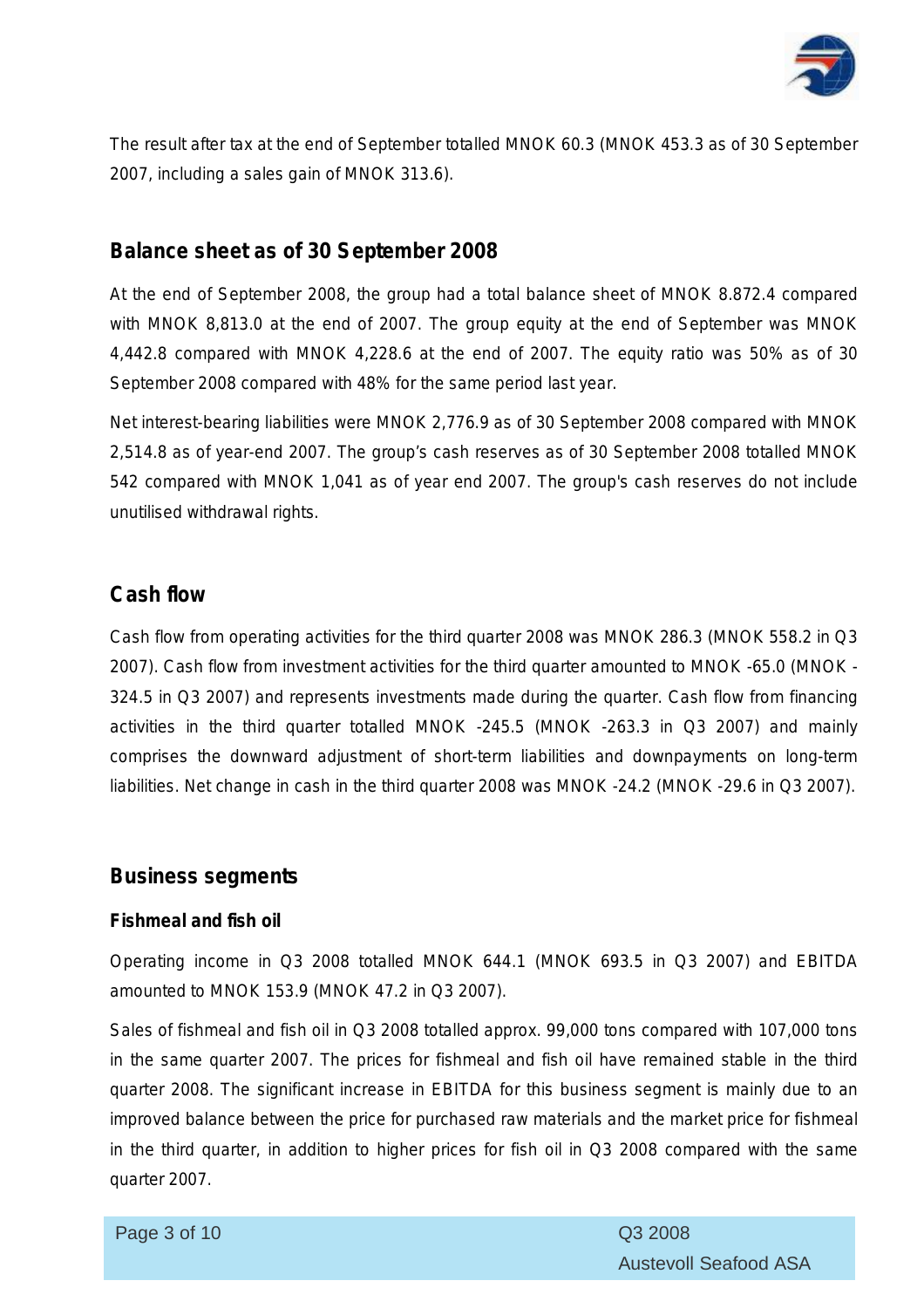

As normal for the third quarter, production has been seasonally low in Norway, Chile and Peru. The next season for anchoveta fishing in Peru starts in the middle of November and is distributed over one period in November and one period in December, with a total quota for the entire Peru fleet of 2 million tons. In Norway, the fourth quarter is seasonally a period for herring fishing, and cuts from this production will be an important input factor for the Norwegian production of fishmeal and fish oil.

### **Consumer products**

Operating income in Q3 2008 totalled MNOK 215.2 (MNOK 175.3 in Q3 2007) and EBITDA amounted to MNOK 41.4 (MNOK 26.4 in Q3 2007).

The total quantity sold to consumers is distributed over approx. 8,000 tons frozen products (Chile and Peru), representing an increase of 2,000 tons compared with the same quarter last year. Approx. 839,000 boxes of canned products were sold compared with approx. 805,000 boxes for the same period last year (Chile and Peru). Sales of high-concentrate Omega 3 oils for the period totalled approx. 451 tons ( 263 tons in Q3 2007) and approx. 59 tons (49 tons in Q3 2007) of lowconcentrate Omega 3 oils. Annual production capacity for high-concentrate Omega 3 oils has increased to 1,800 tons to date, and is estimated to be 2,000 tons at year-end 2008.

Realised prices for canned and frozen products have remained at a stable high for the quarter and are considerably higher compared with the same quarter last year. Despite the price increase for input factors, this business segment has shown a satisfactory development in the number of products sold.

The third quarter is seasonally a low production quarter for frozen and canned products in Chile and Peru. The production of high-concentrate Omega 3 products remains stable throughout the year and has been in line with estimates for the third quarter also.

#### **Trading**

Operating income in Q3 2008 totalled MNOK 124.9 (MNOK 115.8 in Q3 2007) and EBITDA amounted to MNOK -1.5 (MNOK -7.9 in Q3 2007).

Trading activities comprise the companies Chilefood and Atlantic Pelagic AS, which carry out all sales activities for the production companies; Austevoll Fiskeindustri AS, Sir Fish AS and Modolv Sjøset AS. The results from the production activities; Austevoll Fiskeindustri AS and Sir Fish AS, are also included in addition to the trading of fish oil to other parties in the branch.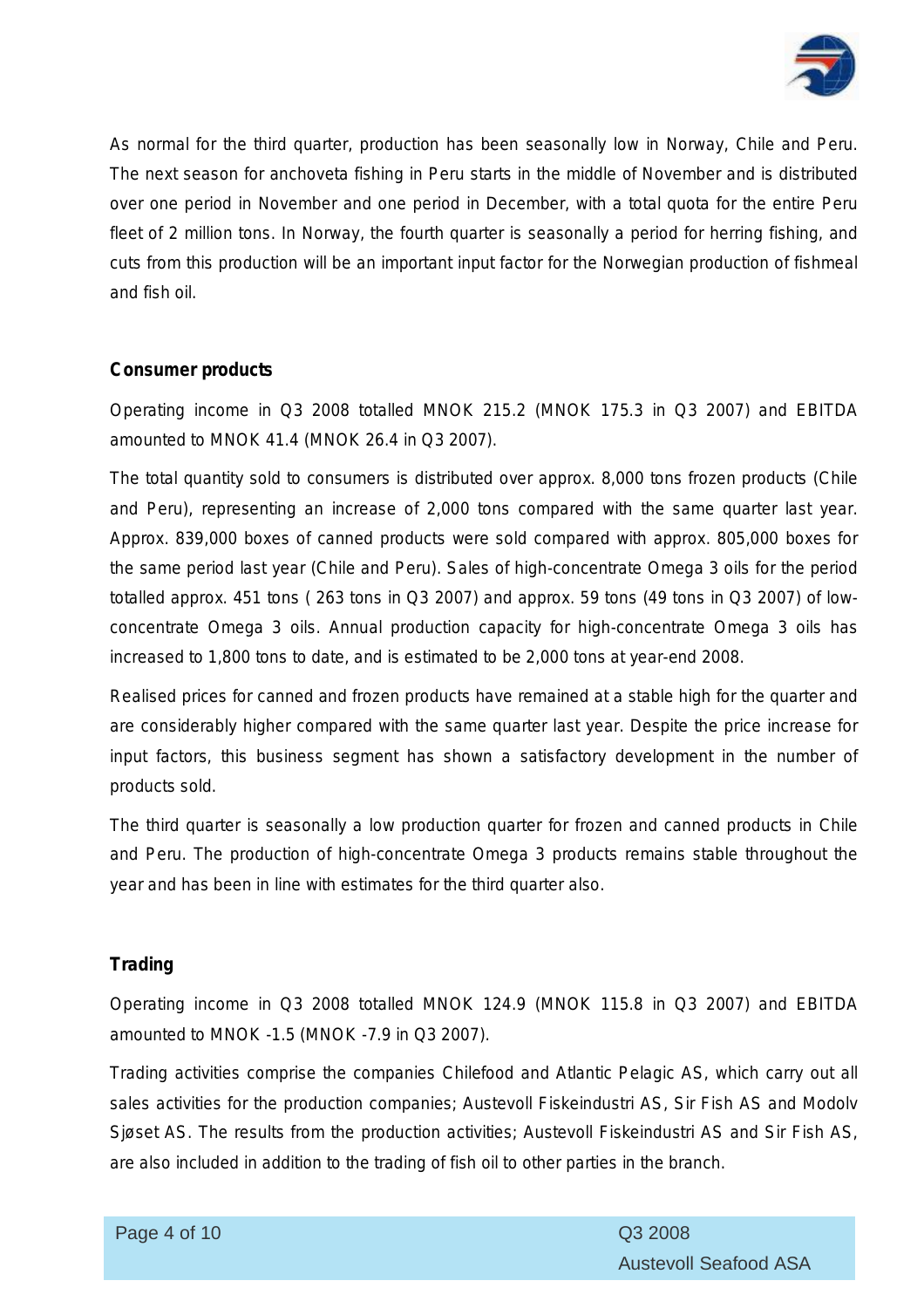

The third quarter is normally marked by a low production rate. In Norway, the season for mackerel and herring fishing started in September, and is expected to have high activities for the remainder of the year.

#### **Risk factors and uncertainty factors**

The group's risk exposure is described in the consolidated annual report for 2007. Operating conditions within the group have seen no significant change throughout the first three quarters of the year. Group activities are mainly global and will always be more or less impacted by developments in world economy. Although the recent turbulence in the financial markets will, in time, have an impact on market economies worldwide, AUSS believes that its core activities are founded on long-term sustainable values within an interesting seafood industry.

The group is exposed to risk related to the value of investments in subsidiaries in the event of price changes in the raw materials and finished goods markets, to the extent that these changes impact on the company's competitive edge and earnings potential over time. Operating conditions and price developments for the group's input factors are also central parameters.

Changes in fishing patterns and quota regulations result in fluctuating catch volumes from quarter to quarter, and subsequently in the utilisation of the company's production facilities. The seasonal fluctuations in catch volumes create similar fluctuations in the periodic key figures.

The group's shareholding in Lerøy Seafood Group ASA has seen a decline in value throughout the third quarter, as with other shares. The stock exchange is currently experiencing a significant amount of uncertainty and volatility, and it is therefore difficult to estimate the value of this type of asset. With the group's offer to purchase all shares in LSG, taking into account the current situation on the stock exchange, the Board of Directors has decided not to carry out any changes in the accounting value of the shareholding. The group's estimate of the accounting value of these shares will be subjected to a new assessment when presenting the accounts as of 31 December 2008.

The majority share of the Group's liabilities has a floating interest rate, and the Group identifies and continuously evaluates risk exposure related to changes in interest rates.

The Group is exposed to fluctuations in exchange rates, particularly for the EURO, USD, Chilean Peso and Peruvian Soles. Measures to reduce this risk include forward contracts and multicurrency overdraft facilities. Furthermore, parts of the long-term liabilities are adapted in relation to earnings in the same currency.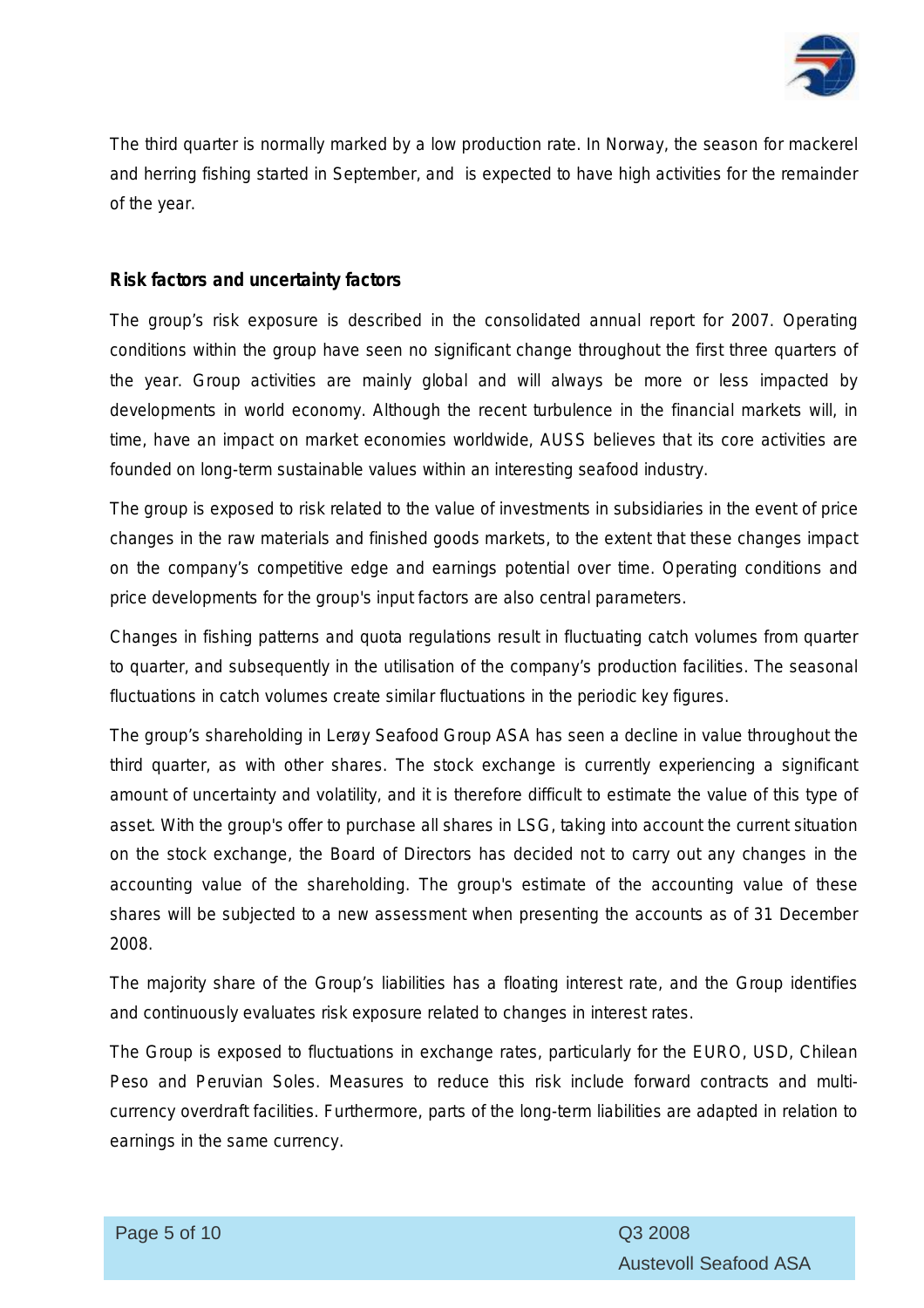

## **Company shareholders**

As of 30 September 2008, the company had 2,998 shareholders. The share price was NOK 17.90 at the end of September 2008.

## **Market and outlook**

#### **Fishmeal and fish oil**

Fishmeal and fish oil prices have remained at a stable high during the third quarter. The group has recorded low volumes of unsold fishmeal and fish oil when entering the fourth quarter. The relative decline in the price for fishmeal and fish oil presented in official statistics is partly attributed to a general decline in other raw materials. This price decline has now abated and provides the basis for a positive price development, and a stable high demand is projected for the future.

### **Consumption**

The prices for all canned and frozen fish products have remained high in the third quarter, and the Board of Directors expects to see a continued high demand and stable price level in the future. With an increased consumer focus on health, the market for the group's high-concentrate Omega 3 products is expected to continue on a positive trend.

Recent investments in the fleet and industrial segment have provided the Group with a solid position on which to exploit the Group's quotas. The Group expects to see high demand for its products in the years to come and the Board of Directors projects high activity levels for the rest of 2008. The Board of Directors has therefore forecast a result for the fourth quarter which is significantly higher than the result for the fourth quarter of last year.

Storebø, 14 November 2008

The Board of Directors in Austevoll Seafood ASA

Austevoll Seafood ASA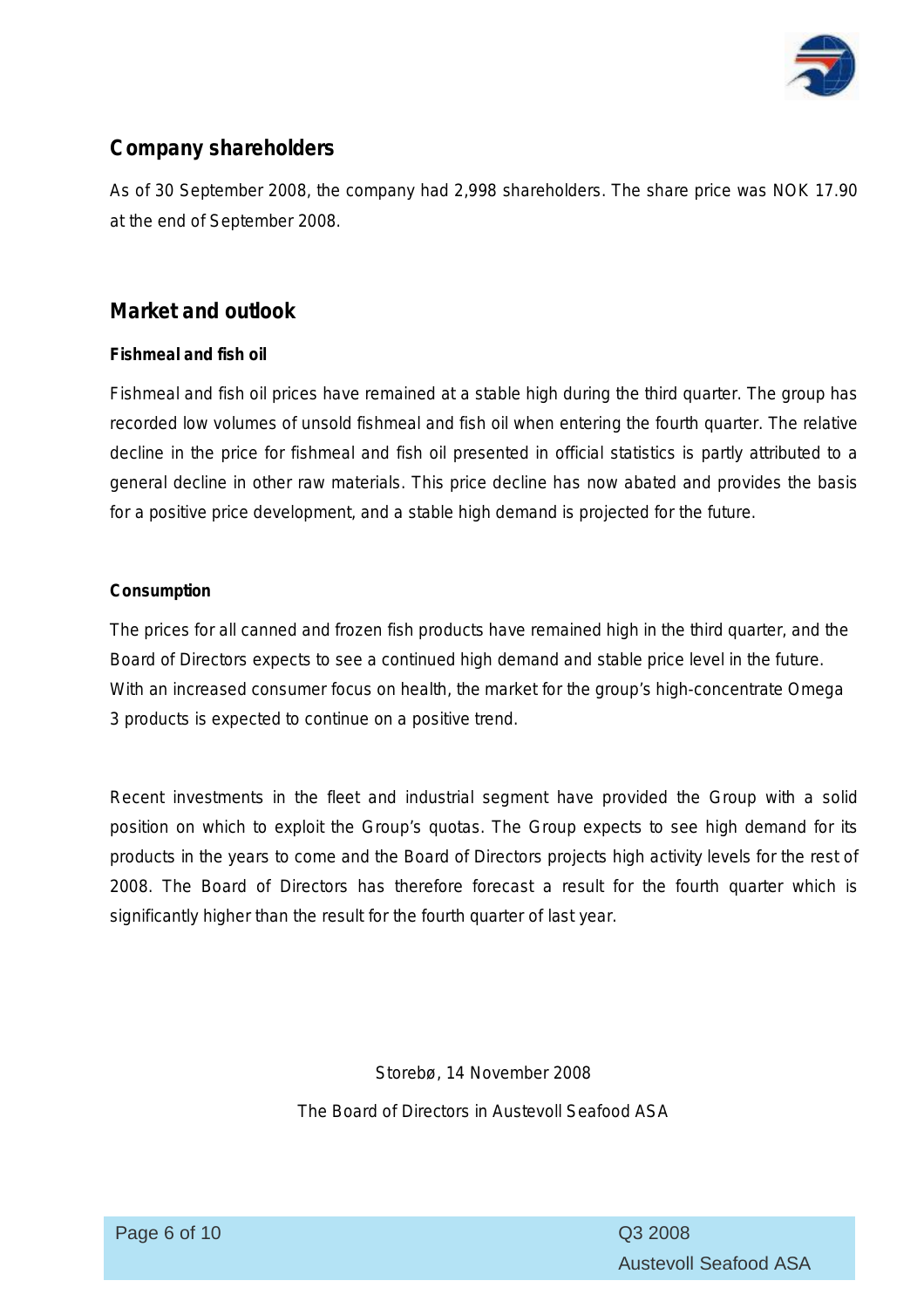

# **FINANCIAL REPORT Q3 2008**

Condensed Consolidated Income Statement (unaudited)

| All figures in NOK 1.000                      | Q3 08    | Q3 07    | 30.09.2008 | 30.09.2007    | 2007 (audited) |
|-----------------------------------------------|----------|----------|------------|---------------|----------------|
|                                               |          |          |            |               |                |
| Operating income                              | 933 854  | 1014638  | 2 536 247  | 2 748 979     | 3 4 6 8 9 5 7  |
| Raw material and consumables used             | 571 417  | 799 203  | 1 435 838  | 1 7 1 3 3 3 3 | 2 174 352      |
| Salaries and personnel expenses               | 82 305   | 66 102   | 274 610    | 220 681       | 342 924        |
| Other operating expenses                      | 88 159   | 90 091   | 332 790    | 354 182       | 468 271        |
| Operating profit before depreciation (EBITDA) | 191 973  | 59 241   | 493 009    | 460 783       | 483 411        |
| Depreciation and amortisation                 | 55 275   | 50 725   | 163869     | 148 759       | 201 939        |
| Depreciation of excess value inventory        |          |          |            | 3 0 0 0       | 3 0 0 0        |
| Operating profit (EBIT)                       | 136 698  | 8516     | 329 139    | 309 024       | 278 471        |
| Income from associated companies              | 15 5 41  | 9 4 21   | $-21106$   | 14 4 8 1      | 65 758         |
| Net interest expenses                         | $-59439$ | $-42984$ | $-151381$  | $-98365$      | $-141413$      |
| Net other financial items (incl agio/disagio) | $-9253$  | 12 2 9 5 | $-36582$   | $-2592$       | 12 800         |
| Profit before tax                             | 83 547   | $-12751$ | 120 071    | 222 549       | 215 616        |
| Income tax expenses                           | $-36451$ | 11 765   | $-59794$   | $-82870$      | $-32343$       |
| Net profit                                    | 47 097   | $-986$   | 60 277     | 139 679       | 183 273        |
| Net profit from discontinued operations       |          |          |            | 313 650       | 324 273        |
| Net profit including discontinued operations  | 47 097   | $-986$   | 60 277     | 453 329       | 507 546        |
|                                               |          |          |            |               |                |
| Profit to minority interests                  | 5 9 0 1  | 1 1 7 9  | 7370       | 7011          | 8 5 6 3        |
| Profit attribut to equity holder of parent    | 41 196   | $-2165$  | 52 907     | 446 318       | 498 983        |
| Earnings per share                            | 0,22     | $-0.01$  | 0,29       | 2,48          | 2,72           |
| Diluted earnings per share                    | 0,22     | $-0,01$  | 0,29       | 2,48          | 2,72           |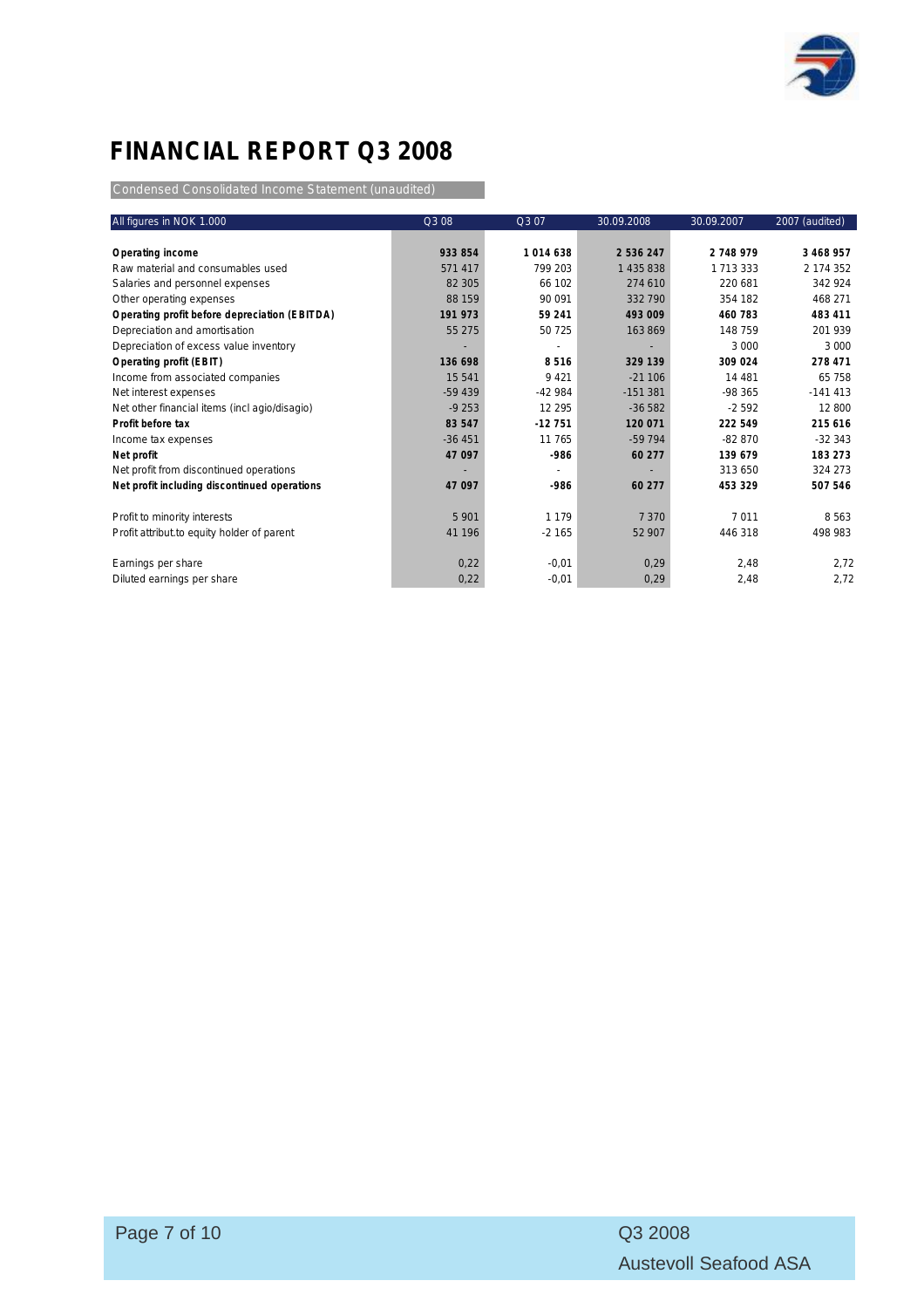

# Condensed Consolidated Balance sheet (unaudited)

| All figures in NOK 1.000             | 30.09.2008    | 30.09.2007    | 2007 (audited) |
|--------------------------------------|---------------|---------------|----------------|
|                                      |               |               |                |
| Assets                               |               |               |                |
| Intagible assets                     | 1 714 401     | 1 317 953     | 1624 499       |
| Vessels                              | 740 465       | 618014        | 708 906        |
| Property, plant and equipment        | 1 973 844     | 1744312       | 1866867        |
| Investments in associated companies  | 2 362 321     | 2014832       | 2 352 440      |
| Investments in other shares          | 35 793        | 18 4 84       | 32 124         |
| Other long term receivables          | 73 747        | 55 369        | 67 026         |
| Total non-current assets             | 6 900 571     | 5 768 964     | 6 651 863      |
| Inventories                          | 649 086       | 574 048       | 528 055        |
| Accounts receivables                 | 604 070       | 504 573       | 390 218        |
| Other current receivables            | 175 937       | 195 680       | 201 983        |
| Cash and cash equivalents            | 542 760       | 1 416 549     | 1 040 911      |
| <b>Total current assets</b>          | 1971853       | 2 690 850     | 2 161 167      |
| <b>Total assets</b>                  | 8 8 7 2 4 2 4 | 8 459 814     | 8 8 1 3 0 3 0  |
| Equity and liabilities               |               |               |                |
| Share capital                        | 92 159        | 92 159        | 92 159         |
| Share premium fund                   | 3 083 918     | 3 081 049     | 3 083 918      |
| Retained earnings and other reserves | 1 129 589     | 908 391       | 965 313        |
| Minority interests                   | 137 175       | 96 952        | 87 221         |
| Total equity                         | 4 442 840     | 4 178 551     | 4 228 611      |
| Deferred tax liabilities             | 524 331       | 473 093       | 514 762        |
| Pension obligations                  | 18 648        | 15853         | 18 089         |
| <b>Borrowings</b>                    | 2 781 929     | 2 4 2 6 2 8 7 | 2 380 534      |
| Other long-term liabilities          | 19 301        | 15 3 31       | 20 519         |
| Total non-current liabilities        | 3 344 210     | 2 930 564     | 2 933 904      |
| Short term borrowings                | 264 851       | 568 746       | 937 140        |
| Overdraft facilities                 | 327 304       | 230 421       | 284 537        |
| Account payable                      | 276 858       | 271 639       | 267 967        |
| Other current liabilities            | 216 361       | 279893        | 160 872        |
| <b>Total current liabilities</b>     | 1 085 374     | 1 350 699     | 1 650 515      |
| <b>Total liabilities</b>             | 4 4 2 9 5 8 4 | 4 281 263     | 4 5 8 4 4 1 9  |
| Total equity and liabilities         | 8 8 7 2 4 2 4 | 8 459 814     | 8 8 1 3 0 3 0  |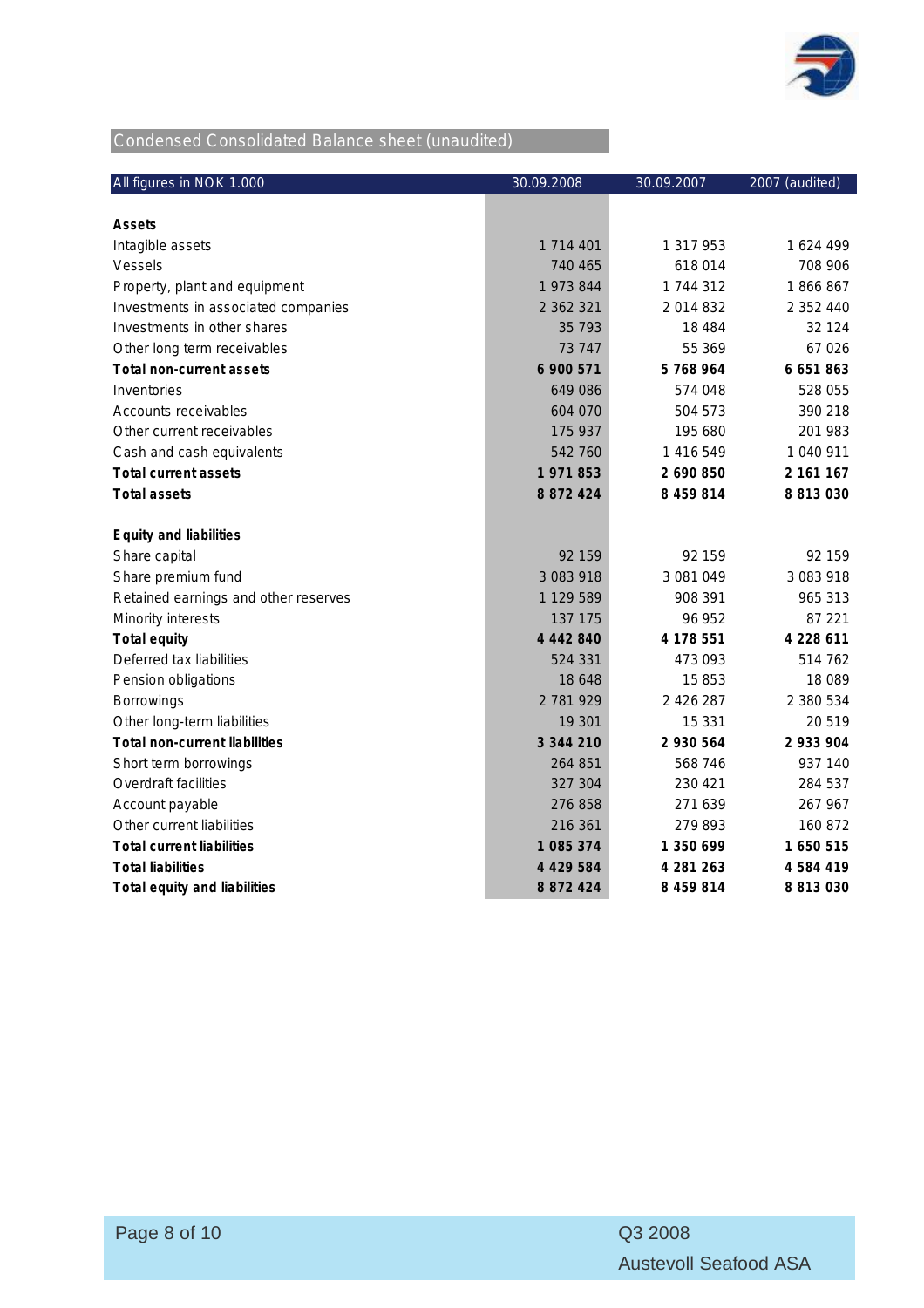

#### Condensed Consolidated Cash flow statement (unaudited)

| All figures in NOK 1.000                         | Q3 2008    | Q3 2007    | 30.09.2008 | 30.09.2007 | 2007 (audited) |
|--------------------------------------------------|------------|------------|------------|------------|----------------|
|                                                  |            |            |            |            |                |
| Net cash flow from operating activities          | 286 314    | 558 222    | 211 043    | 243 751    | 277 166        |
| Net cash flow from investing activities          | $-65044$   | $-324.480$ | $-219299$  | $-1526833$ | $-2$ 195 459   |
| Net cash flow from financing activities          | $-245.491$ | $-263293$  | $-489895$  | 1 288 138  | 1 547 710      |
|                                                  |            |            |            |            |                |
| Net change in cash and cash equivalents          | $-24221$   | $-29.551$  | $-498$ 151 | 5056       | $-370.583$     |
|                                                  |            |            |            |            |                |
| Cash and cash equivalents at beginning of period | 566 981    | 1446 100   | 1 040 910  | 1411493    | 1 411 493      |
| Cash and cash equivalents at period end          | 542 760    | 1416549    | 542 759    | 1 416 549  | 1 040 910      |

#### Condensed Consolidated Statement of changes in Equity (unaudited)

| All figures in NOK 1.000                                           | 30.09.2008    | 30.09.2007 | 2007 (audited) |
|--------------------------------------------------------------------|---------------|------------|----------------|
| Equity period start                                                | 4 2 2 8 6 1 1 | 3 637 000  | 3 637 000      |
| Profit for the period                                              | 60 277        | 453 329    | 507 546        |
| <b>Dividends</b>                                                   | $-55295$      |            |                |
| Currency translation differences                                   | 175 683       | $-199230$  | -187 941       |
| Other gains and losses charged directly to equity                  |               | $-719$     | $-153$         |
| Minority interests arising from business combinations              | 30 27 2       |            | 2 2 9 1        |
| Revaluation of existing interests related to business combinations | 3 2 9 2       |            | $-579$         |
| New equity from cash contribution and contribution in kind         |               | 295 547    | 277824         |
| Expenses related to share issues (net of tax)                      |               | -7 376     | $-7377$        |
| Total changes of equity in the period                              | 214 229       | 541 551    | 591 611        |
| Equity at period end                                               | 4 442 840     | 4 178 551  | 4 228 611      |

## **Selected notes to the accounts**

#### **Note 1 Accounting principles applied**

This interim report has been prepared in accordance with the International Financial Reporting Standards (IFRS) and the related standard for interim reports (IAS 34). The interim report, including historical comparison figures, is based on current IFRS standards and interpretation. Changes in the standard and interpretations may result in changes to the result. The quarterly report is prepared in accordance with the same principles applied to the previous annual report, but does not contain all the information and notes required for an annual report.

This report must therefore be read in the context of the last annual report from the company (2007). Amendments to standards and interpretations may result in changes to the figures.